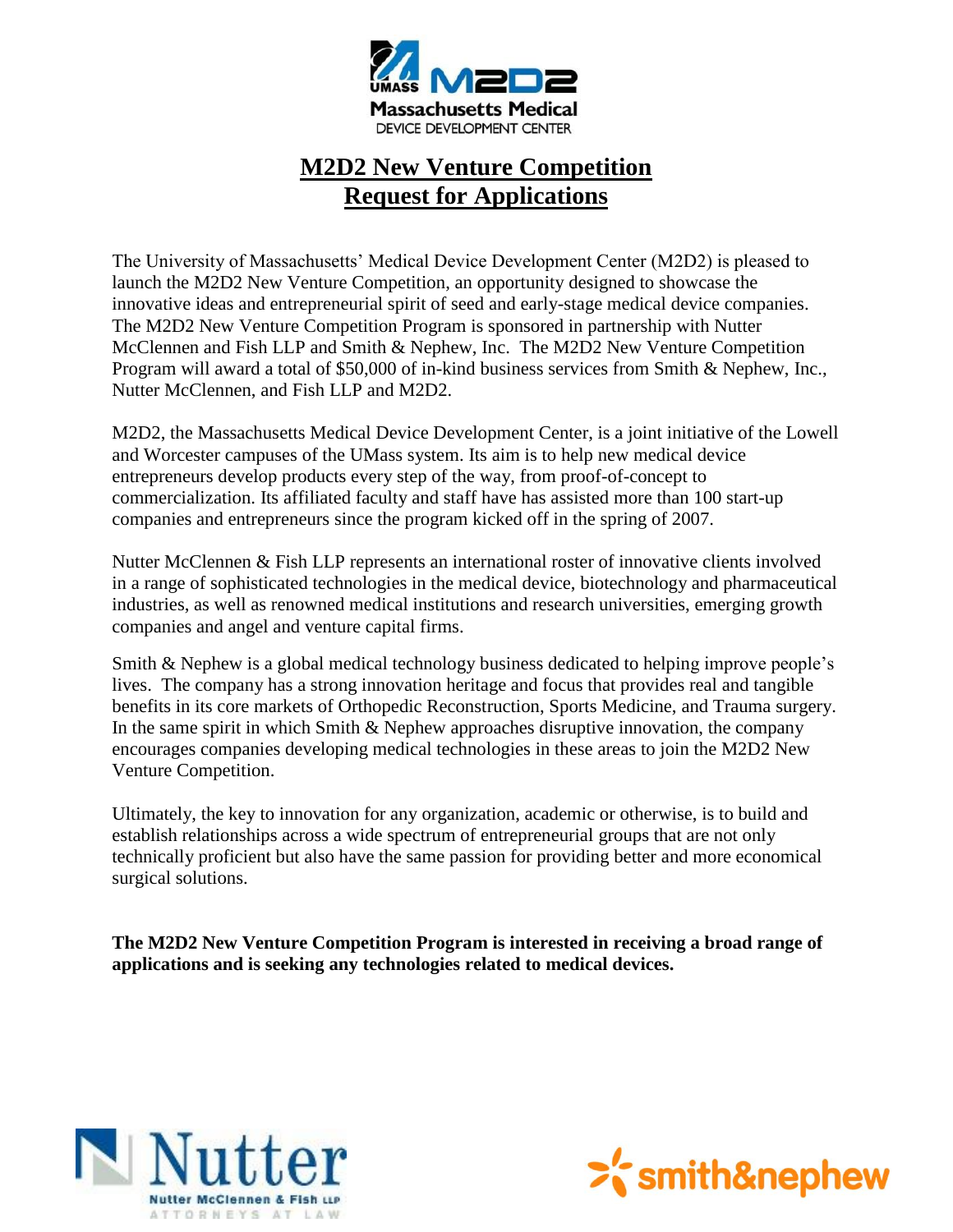

In particular, Smith & Nephew has identified 5 areas of interest where innovation will help address current and future needs in Orthopedic Reconstruction, Sports Medicine, and Trauma:

- **Tools which enable procedure simplification** Solutions would reduce procedural steps, shorten overall procedure time, provide surgeons with confidence, and/or ensure consistency from procedure to procedure.
- **Tissue Sparing Procedures** Solutions would shorten recovery time, decrease the incision/number of portals, and/or reduce bone removal/soft tissue damage/iatrogenic damage.
- **Stabilization of and Integration/Fixation to bone** Solutions would provide high fixation strength both immediately and long-term, and work regardless of bone density.
- **Novel Soft Tissue Repair** Solutions would provide or restore the alignment and functionality of the target tissue immediately and long term, and be minimally invasive.
- **Joint Preservation Solutions** Solutions would provide effective protection of joints, and be minimally invasive. Solution can be either short-term or long-term/permanent. Early intervention solutions preferred.

Smith & Nephew is particularly interested in companies developing technologies which could impact one or more of these areas.

Ventures involving technologies licensed from universities or research labs are encouraged.

## **Eligibility:**

An Applicant must be a duly-organized and existing legal business entity (hereafter referred to as "Company"), including a partnership, corporation, limited liability company, or joint venture, or similar business organization or association under the law of the jurisdiction in which the Company is organized.

The Company must be organized as a for-profit entity.

The Company must be in good standing in the Commonwealth of Massachusetts, and if legally organized in another state or jurisdiction, must be existing and in good standing in that state or jurisdiction.

All technology involved in the venture must be advanced enough that it is capable of demonstration.

Company will be encouraged but not required to locate at M2D2 for at least 6 months following the conclusion of the competition.



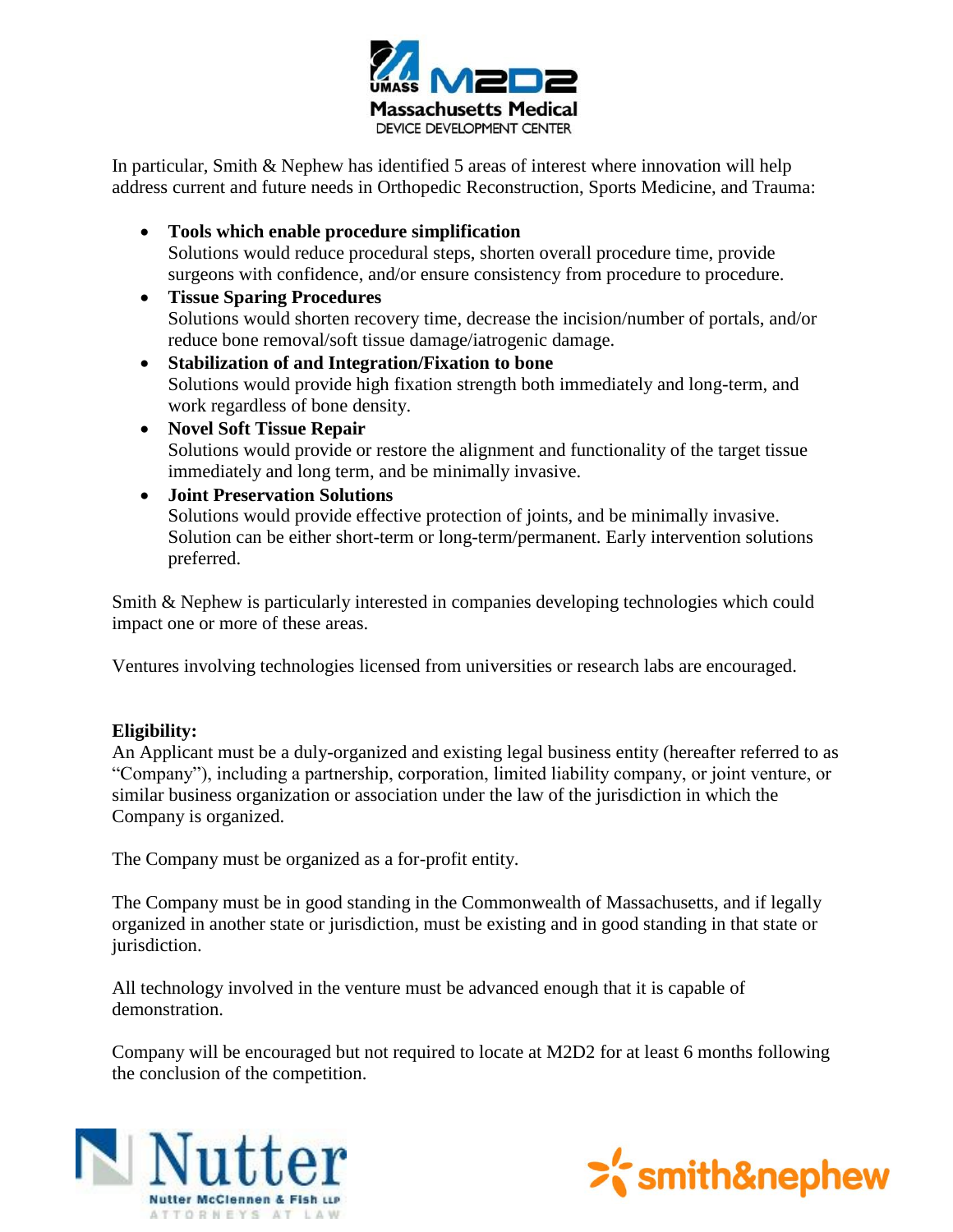

## **Application Process: Phase I Judging**

Company submits basic information regarding Company and business concept. Documents may include business plans, financial statements and projections, and any applicable documents as requested. M2D2 will review initial applications with up to fifteen companies proceeding to the Phase II Reception and Presentations.

## **Phase II Reception & Presentations**

Company attends reception and presentation event on March 26, 2014, at the M2D2 offices on the University of Massachusetts, Lowell, campus, providing a five-minute presentation to a Panel of Reviewers. This event will be open to the public. Reviewers for this round will be arranged by M2D2 and will include the event sponsors, Nutter McClennen and Fish, LLP and Smith & Nephew. Panel of reviewers score Company. All New Venture Competition finalists will be invited to the Phase III Final Awards Announcement and Presentation.

## **Phase III Final Awards Announcement and Presentation**

All New Venture Competition finalists will be invited to the Awards Announcement and Reception at the Boston office of Nutter McClennen and Fish, to be held in April 8, 2014. Following the presentation of awards, winners will be invited to deliver a 5-minute presentation.

## **Selection and Judging Criteria:**

Company will be evaluated based on its chance for market success. The following categories will be used in evaluating the Company.

- 1. Value Proposition
- 2. Operational and Technological Viability
- 3. Market Opportunity
- 4. Competitive Advantage
- 5. Management Team
- 6. Funding Requirements and Financial Forecast
- 7. Business Plan

#### **Legal Documentation Required:**

The below documents must be made available upon request:

Articles or Certificate of Incorporation (corporation) or Articles of Organization (limited liability company) or Articles of Limited Partnership, or similar publicly filed organic documents.

By-laws (corporation), Partnership Agreement, or Operating Agreement (limited liability company).

Certificate(s) of good standing from the Commonwealth of Massachusetts and, if applicable, from state or country of organization.